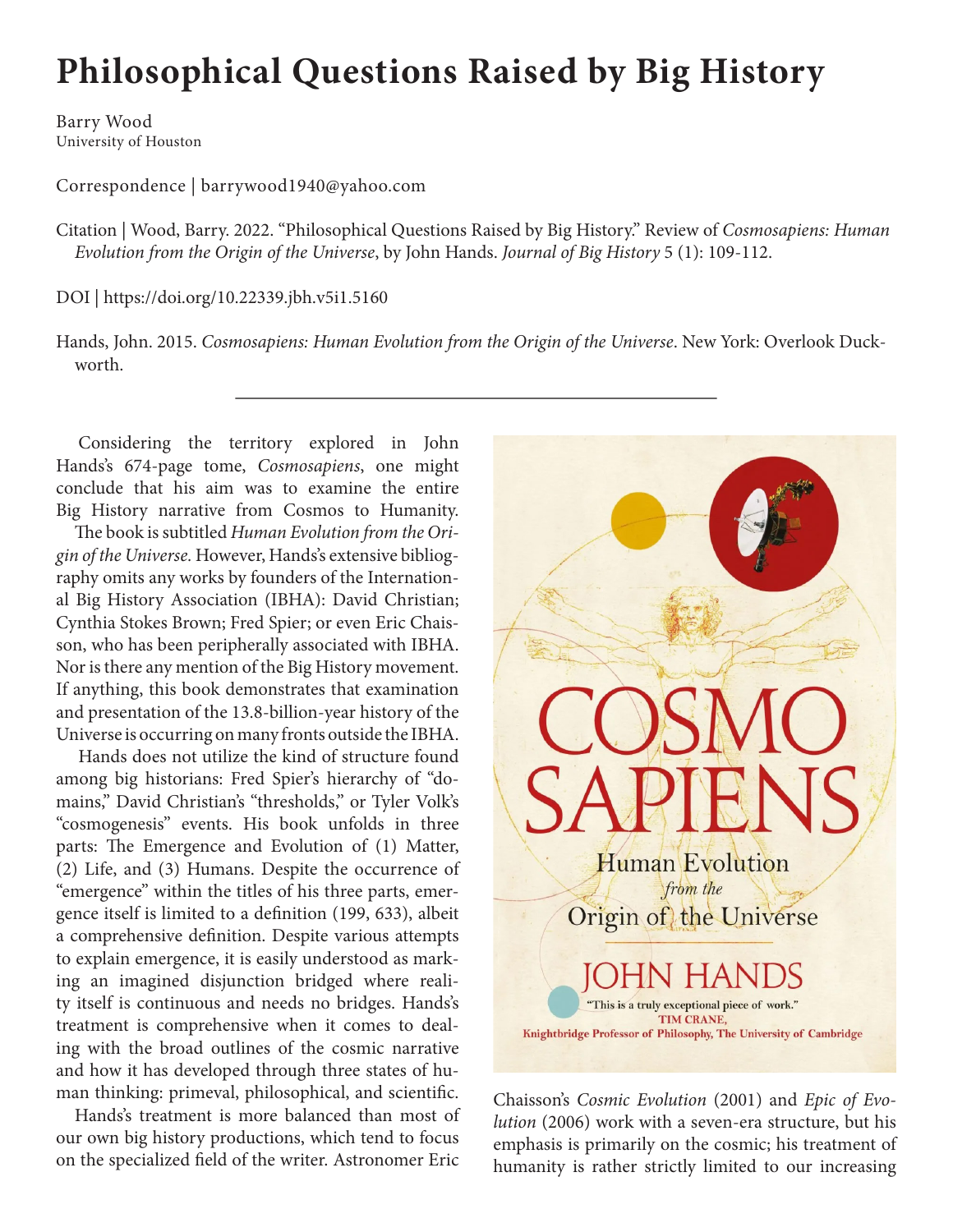consumption of energy. *A Most Improbable Journey* (2016) by the geologist Walter Alvarez, though subtitled *A Big History of Our Planet and Ourselves,* focuses primarily on the middle ground of historical geology. David Christian, a historian, weights *Maps of Time: An Introduction to Big History* (2004) toward human history with extensive treatment of changes in human organization since the Agricultural Revolution. The limitations big historians recognize concerning the single-discipline emphasis of the departmentalized academy affects them as well. The task of equal emphasis across half a dozen component disciplines remains a formidable challenge for big historians. Hands, a journalist, succeeds rather well in ranging across the entire spectrum of big-history data. His strategy is to outline the accepted mainstream narrative while interspersing it with philosophical questions that point to things unanswered within the accepted story or to weak spots in current theory. This book review is titled "Philosophical Questions Raised by Big History" because such questions are where the value of *Cosmosapiens* lies.

The broadly accepted view of beginnings is the Big Bang theory, which appears to be supported by a broad range of data, beginning with Edwin Hubble's discovery of the expanding universe. A reading of Steven Weinberg's *The First Three Minutes* (1993) or Alan Guth's *The Inflationary Universe* (1997) is likely to inspire confidence in the standard story of cosmic origins. The elegance of the origin story leads us to skirt the profound mystery of how the Universe was once compacted into what is called a "singularity" that, to revert to mythology, is just as puzzling as the theological doctrine of *creatio ex nihilo* (creation out of nothing). Hands addresses these kinds of problems by exploring alternate theories, for instance, the so-called Big Crunch that postulates that a contracting Universe preceded the Big Bang, which he describes as a "cyclical bouncing universe." The analogical relation between such a Big Crunch and black holes that swallow matter to the point of disappearance poses the possibility that black holes are offspring of our Universe that are giving birth to other universes beyond our ken. He calls this "multiverse conjectures." All such possibilities remain conjectures, thus pointing to Hands's thirty-nine numbered conclusions to the book. The first of these reads: "It is almost certain that the empirical discipline of science will never be able to explain the origin of the matter and energy of which we consist" (582).

In treating Guth's theory of a brief, extremely rapid expansion during the Big Bang as an explanation for minor density variations in the cosmic microwave background CMB), he quotes Guth's remark that "a theory of this sort is contrived with the goal of arranging the density perturbations to come out right" (117). This points to problems where, as Paul Steinhardt and others have noted, the standard model is fundamentally untestable and thus must be considered as scientifically flawed or incomplete.

The subsequent derivation of large structures—galaxies and stars—from density ripples in the cosmic microwave background became a mainstay of the overall narrative almost as soon as the Cosmic Microwave Background Explorer (COBE) sent back its images in 1989. A certain will to believe was evident when George Smoot declared it was "like seeing the face of God" and Steven Hawking called it "the discovery of the century, if not of all time" (81). A more cautious look at the evidence suggests that this "attitude of belief rather than reason" requires caution and perhaps correction: various theorists have argued that "one in 100,000 . . . is far too little density variation for gravitational instability to cause *any* structures to form" (117)—a claim equally difficult to prove.

The hypotheses of dark matter and dark energy provide additional evidence of problems we normally avoid contemplating. In order to account for the observed behavior of massive galaxies, for instance, dark matter amounting to as much as ninety percent of all matter, comes to the rescue. The similar introduction of dark energy accounts for an accelerating expansion of the Universe. In some ways, these resemble the fudge factor Albert Einstein introduced into his equations to account for divergence in cosmic behavior, which he later acknowledged as his greatest mistake.

Hands's enumeration of problems all through the cosmic narrative points to the typical way big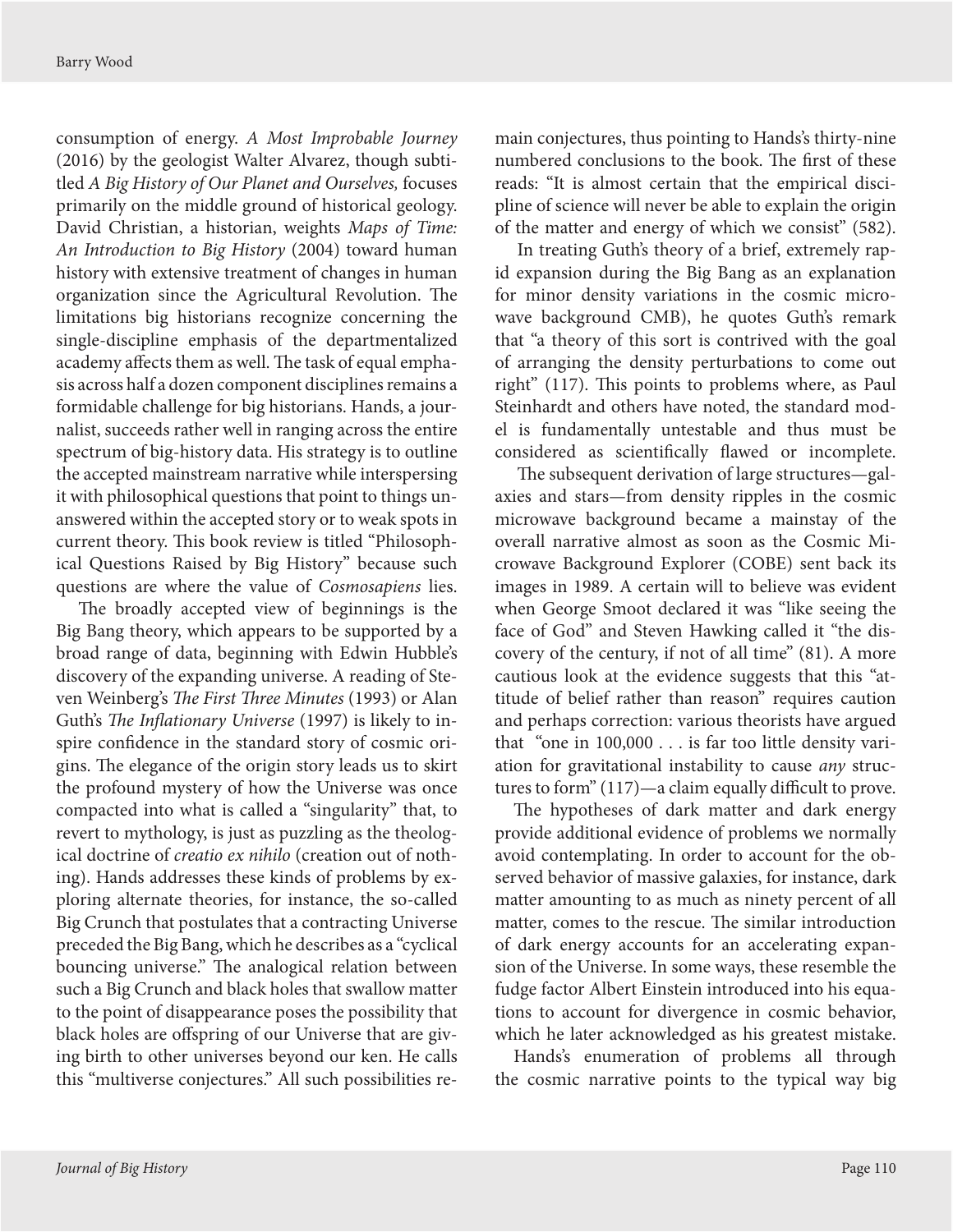historians (and most cosmologists) deal with these. They look at the standard model presentations, including such "explanations" as dark matter and dark energy, recognizing the cognitive barrier they present to understanding, and then adopt a "good-enoughfor-now" acceptance. In order to "get on" with the story, cosmologists and big historians have to bypass many profound mysteries without hesitation or regret.

Hands explores the various theories proposed for the origin of life. Decades ago, Stanley Miller and Harold Urey attempted to produce life by subjecting a gaseous mixture to an electric current. Amino acids were produced but nothing more. Later, it was realized that their gaseous mixture probably did not match the early Earth atmosphere. No subsequent experiments have yielded better results. Experiments based on Darwin's "warm little pond" as a likely environment for life's origin have not been successful, and no scientific evidence for intermediate steps between inanimate matter and living cells has emerged. The theory that life originated elsewhere and was brought to Earth as bacterial spores from outer space pushes life's origin elsewhere but begs the question of where and how life originated somewhere else. "As with the emergence of matter," Hands suggests, "it is very probably beyond the ability of science to explain the origin of life" (245).

In *Vital Dust* (1995), more than thirty years ago, Christian de Duve, who explored life's origins at length, set forth his view that the origin of life could have happened only once. His argument was that the first living cell would have immediately consumed any upstart followers. Such a conjecture can never be proved; it remains just as hypothetical today as then. When Hands concludes that "[i]t is highly probable although not certain, that life emerged only once on Earth, and that all living things on the planet evolved from this one event" (582), it appears that Hands, too, has stepped outside the rigorous scientific framework so evident throughout *Cosmosapiens*.

In evolutionary theory, it has long been recognized that Darwin's pioneering *Origin of Species* (1859) and *Descent of Man* (1871) were seminal studies but had limitations that subsequent evolutionists have been at

pains to explore. Hands takes time to detail such limitations: while natural selection and sexual selection have great explanatory power, they have important limitations—not surprising considering that Darwin's books were opening volleys for a very complex theory. These limitations have since been addressed by new understandings of group selection and social cooperation, areas that Edward O. Wilson (often considered as the Darwin of the twenty-first century) explores in *Sociobiology* (1975) with sophisticated additions in *The Social Conquest of the Earth* (2012), both early enough for Hands to have assimilated. Significantly, the only Wilson work in his bibliography is *Consilience* (1998), which bypasses evolutionary theory in favor of pontificating on "the unity of knowledge."

In his treatment of what he calls "complexification," Hands acknowledges the still influential idea of intelligent design argued repeatedly by Michael Behe and others, noting the "uniformly hostile" response of evolutionists, though he does not mention the famous "creation science" court case—*Edwards v. Aguillard*, 482 U.S. 578 (1987)—in which the judge chastised intelligent design advocates for wasting court time and resources on an untenable theory. Superficially, it might seem that a discussion of intelligent design is out of place in *Cosmosapiens*, a book so rigorously scientific in its approach; but, as Hands points out, intelligent design or creationism are examples "arising from a more general problem, the inability of science to explain certain phenomena" (233). However, the position creationists have adopted fails: "The proposal that the first cell is irreducibly complex and could only have been caused by intelligent design is not supported by evidence; it is not falsifiable and so is not a scientific explanation" (245). This inability of science to explain everything accounts for surprising conversions: the scientist Fred Hoyle, who eventually adopted the idea of a superior intelligence behind evolution, and the well-known atheist philosopher Anthony Flew, who converted late in life to deism. The inability of science to explain everything defines the crevice, or multiple crevices, that provide openings for the 1998 wedge strategy of creationists to